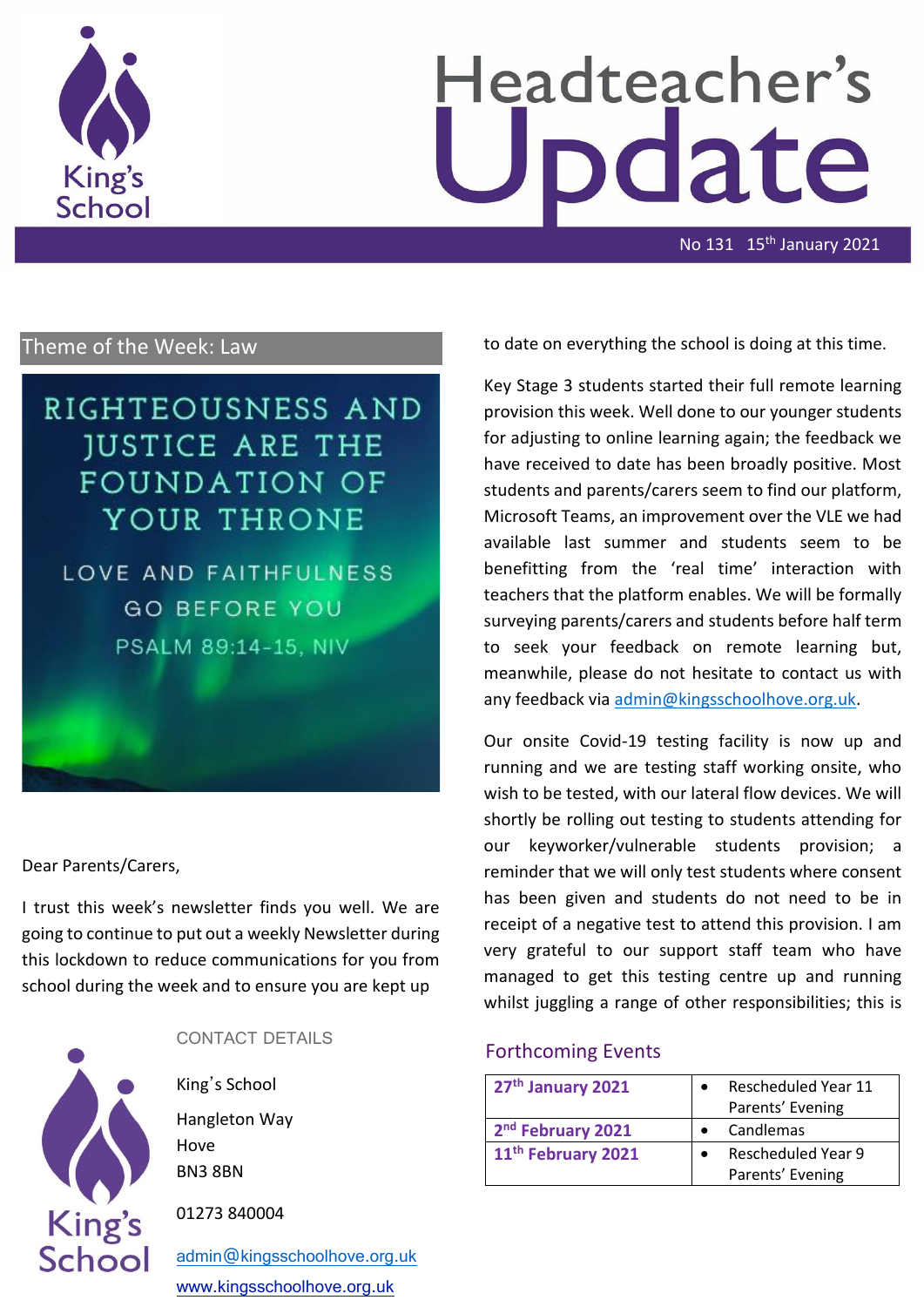well outside what schools routinely do and their willingness to serve the community, and embrace this new demand on them, is impressive.

I am sure you will join me in thanking our teaching staff too; many are managing young children at home, and supporting critical worker partners, alongside teaching live lessons to students every day.

We very much miss seeing the students onsite, and we are conscious of the toll this latest lockdown is taking on our entire community. It is so heartening, though, to see the students online and to see them trying their best with their learning despite the very challenging circumstances they face. We are grateful for their resilience and their good humour and also for the way in which they support each other. As ever, please do not hesitate to reach out to us if we can support you further through these weeks of winter lockdown.

Mrs Price

## Free school meals

We will be continuing to provide Free School Meals (FSM) vouchers to eligible families throughout the lockdown period. Further to Ms Edwards' email to FSM eligible families earlier in the week, we are still awaiting details from the Department for Education (DfE) on how the new voucher scheme will function. The DfE have indicated that a new ordering system will be available from Monday 18th January and we will place orders as soon as possible once the system is open. Please look out for an email from Ms Edwards with details once known.

If you believe you may be eligible for FSM but are not registered, please contact the Brighton Free School Meals team via:

[https://www.brighton-hove.gov.uk/content/children](https://www.brighton-hove.gov.uk/content/children-and-education/schools/free-school-meals)[and-education/schools/free-school-meals](https://www.brighton-hove.gov.uk/content/children-and-education/schools/free-school-meals)

# Remote learning updates

#### **Lesson Timings**

We have had some requests from parents to standardise the timings of lessons throughout the school day. Although we absolutely understand why families would like a standardised day, we have to stick to our COVID timetable as we have key worker and vulnerable students in school who need to follow bubbled break times. Student timetables can be found via a student or parent Classcharts account. Unfortunately, Classcharts cannot account for the staggered timings of the school day, so students need to remind themselves of the timings they would be following if they were in school. Mrs Price emailed out a reminder of the timings of these earlier this week and they are copied below.

#### Year 7 and Year 9

Lesson 1- 8:40am Lesson 2 start- 9:30am Break- 9:50am Lesson 2 continuation- 10:10am Lesson 3- 10:40am Lesson 4- 11:30am Afternoon tutor time- 12:20pm Lunch- 12:50pm Lesson 5- 1:20pm Lesson 6- 2:10pm

#### Year 8 and Year 10

Lesson 1- 8:40am Lesson 2- 9:30am Break- 10:20am Lesson 3- 10:40am Lesson 4- 11:30am Lunch- 12:20pm Afternoon tutor time- 12:50pm Lesson 5- 1:20pm Lesson 6- 2:10pm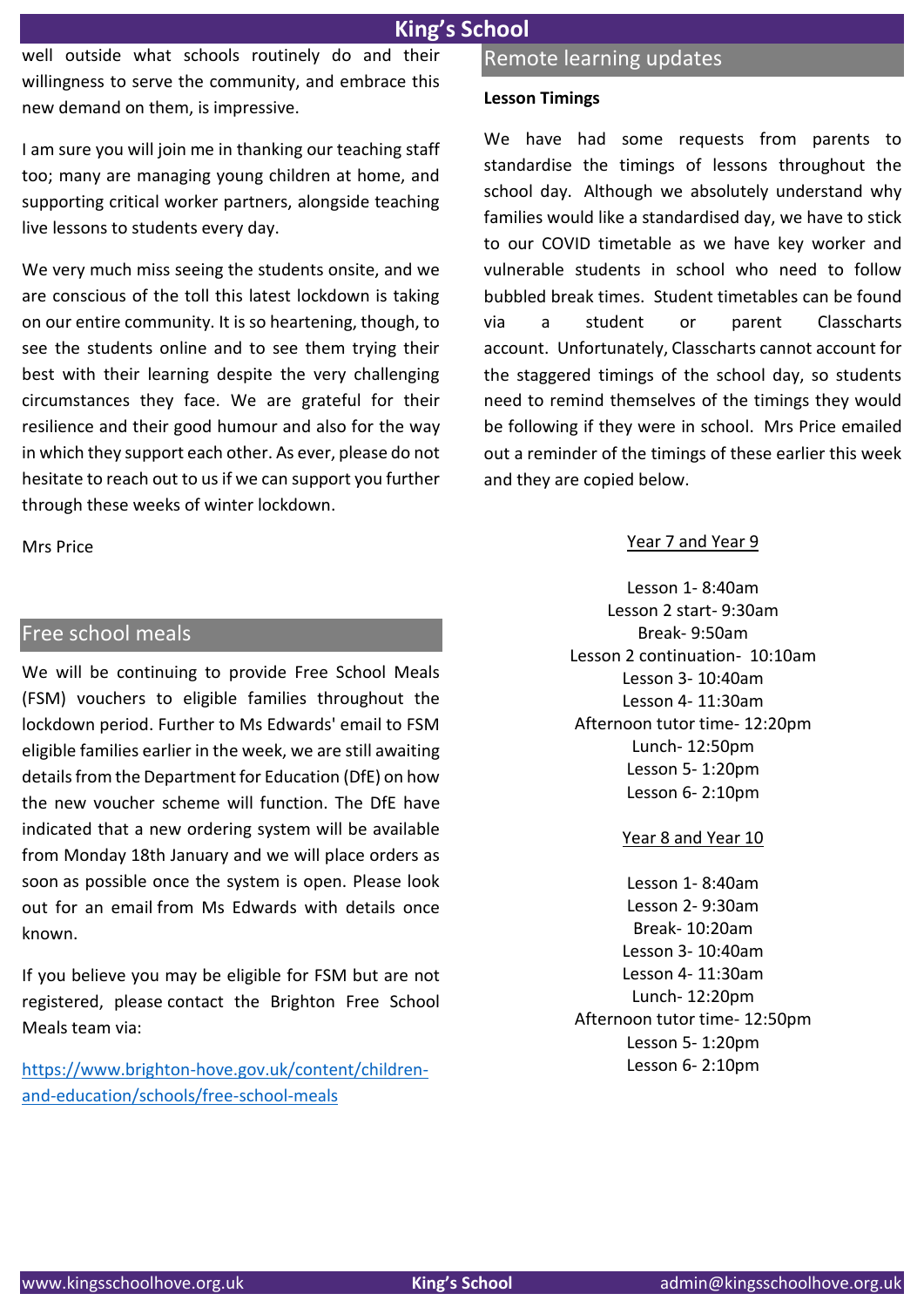# **King's School**

#### Year 11

Lesson 1- 8:40am Break- 9:30am Lesson 2- 9:50am Lesson 3- 10:40am Lunch- 11:30am Lesson 4- 12:00pm Afternoon tutor time- 12:50pm Lesson 5- 1:20pm Lesson 6- 2:10pm

# @ Night light settings

|                          | Screens emit blue light, which can keep you up at night. Night light<br>displays warmer colors to help you sleep. |
|--------------------------|-------------------------------------------------------------------------------------------------------------------|
| On until sunrise (07:59) |                                                                                                                   |
| Turn off now             |                                                                                                                   |
| Strength                 |                                                                                                                   |
|                          |                                                                                                                   |
| Schedule                 |                                                                                                                   |
| Schedule night light     |                                                                                                                   |
| On                       |                                                                                                                   |
|                          | Sunset to sunrise (16:21 - 07:59)                                                                                 |
| Set hours                |                                                                                                                   |

#### **Help Accessing and Submitting Assignments**

If your child is having difficulty finding their assignments and opening assignment documents, please see the linked videos below we have recorded.

Accessing Assignments through a browser: <https://vimeo.com/500426911/f501b29378>

Accessing Assignments through the App: <https://vimeo.com/500426893/1f72e4cf65>

Completing Assignments: <https://vimeo.com/500426867/165739b4f5>

## Testing volunteers

Staff have been working diligently to begin providing lateral flow COVID 19 testing for staff working on site and prepare for student testing in due course. We are aware that recent news suggests that mass testing in schools may not go ahead as planned, however, we intend on putting provisional measures in place for the eventuality that schools are asked to regularly test staff and students to facilitate a return to school.

To support with the delivery of mass testing, we would ask any parents/carers who would be willing to undertake a voluntary role in testing to please contact [head@kingsschoolhove.org.uk.](mailto:head@kingsschoolhove.org.uk) We will then add you to our volunteer mailing list and will contact you with further information when we have confirmed a start date and arrangements. Voluntary roles would include interpreting and recording test results, and general supervision/runner work. Volunteers would work

#### **Screen Breaks**

In order to ensure students and staff have regular breaks from the screen, we will be ending lessons 5 minutes earlier than we would in school to allow for 5 minutes rest from the screen. Do encourage your child to get up and move about during this 5 minute break, as they would if they were moving between lessons in school.

If you and/or your child is struggling with screen fatigue, it may be helpful to adjust your screen settings. Mr Knowles, our Head of Maths, has put together instructions about how you can do this on a Windows PC, which are below.

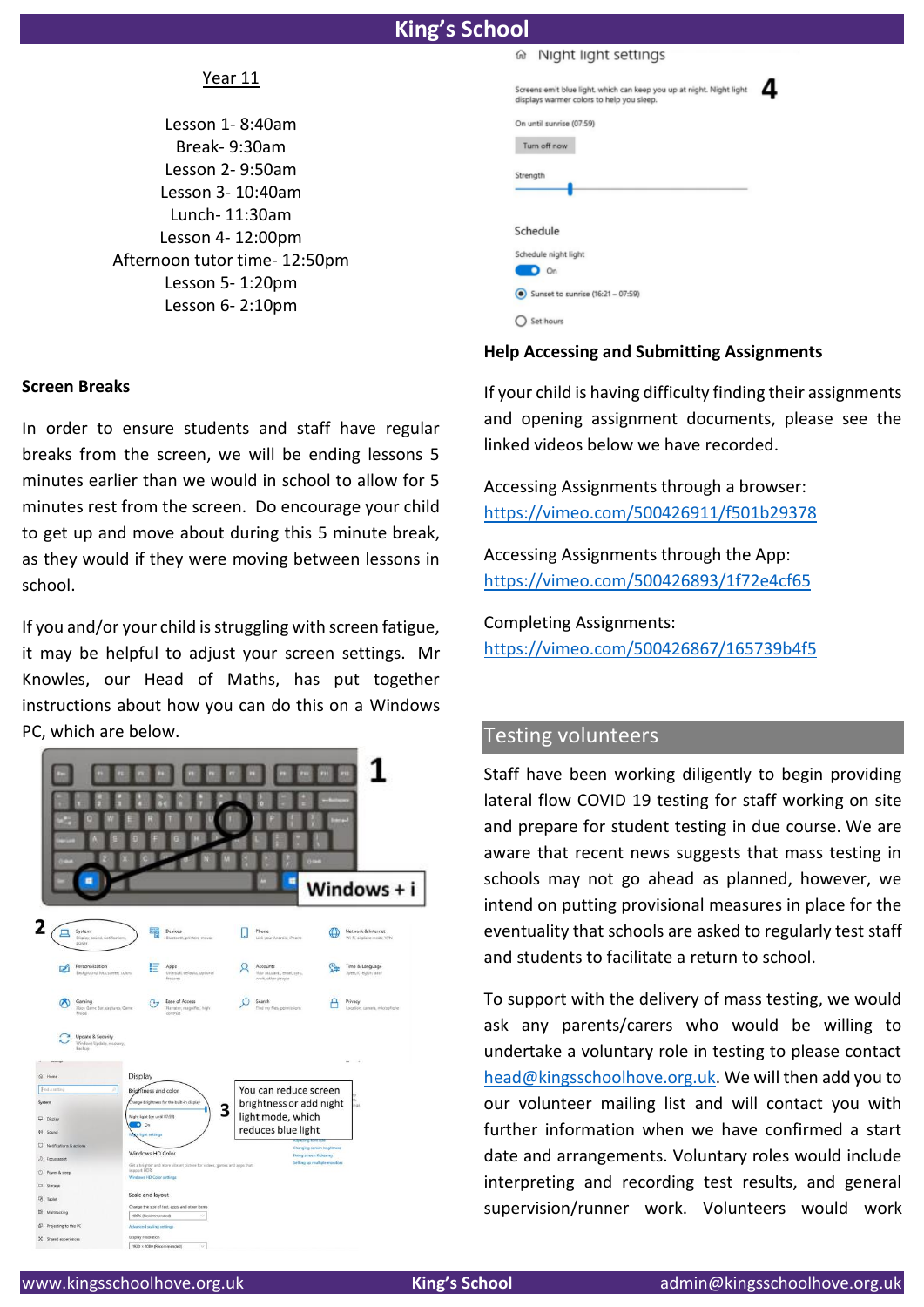alongside school staff and be will be provide with full training and PPE as appropriate for their role.

# Cunchline Chronicles

Through this lockdown period we will include short safeguarding articles in the newsletter to support parents/carers. This week we would like to bring the online game 'Cunch-Line Chronicles' to your attention. Cunch-Line Chronicles is a simple 2-dimensional game which promises users a realistic depiction of 'London gang life'. The game draws on themes such as UK gang culture, drug running, police chases, and trap houses (places where drugs are stored). Users essentially run through areas, jump over obstacles, deliver and collect drugs and escape police. The game is clearly unsuitable for children and is rated 17+ on the IOS App store. It is, however, widely accessible and its name does not readily point to the adult content. We would recommend the following resources to parents/carers wanting advice on how to keep their child safe online:

[https://www.saferinternet.org.uk/advice](https://www.saferinternet.org.uk/advice-centre/parents-and-carers)[centre/parents-and-carers](https://www.saferinternet.org.uk/advice-centre/parents-and-carers)

[https://www.nspcc.org.uk/keeping-children](https://www.nspcc.org.uk/keeping-children-safe/online-safety/)[safe/online-safety/](https://www.nspcc.org.uk/keeping-children-safe/online-safety/)

# IT donations for families in need

During the past two weeks we have seen a rise in requests for school laptop loans. Unfortunately, even though the Government has issued us with a number of devices, demand is outweighing the supplies we have. If you have any old laptops or tablets that are no longer of use and you would consider donating to the school to help a family in need, please email [head@kingsschoolhove.org.uk.](mailto:head@kingsschoolhove.org.uk)

# Speakers for schools

Speakers for Schools will continue to run their live broadcasts this year for young people learning online, at school and at home.

Below is next week's live broadcast schedule.

## **WEEK STARTING MONDAY 18th JANUARY 2021**

Date- Tues 19<sup>th</sup> January 5-6pm **[LINK TO JOIN](https://teams.microsoft.com/dl/launcher/launcher.html?url=%2F_%23%2Fl%2Fmeetup-join%2F19%3Ameeting_ODdlZDBhMDAtZDYwZi00NjRlLWI5NGEtODJjOGNlOWJhZTEw%40thread.v2%2F0%3Fcontext%3D%257B%2522Tid%2522%3A%25222ea15a1c-f28e-4630-a1bf-d7454cb44eeb%2522%2C%2522Oid%2522%3A%25223ce4d792-ba5b-4f61-b07b-10d58d1f4fdc%2522%2C%2522IsBroadcastMeeting%2522%3Atrue%257D%26anon%3Dtrue&type=meetup-join&deeplinkId=a9869c11-95b6-4c30-aef5-a418ceb780e0&directDl=true&msLaunch=true&enableMobilePage=true&suppressPrompt=true)**

**Speaker**- Anthony Salcito, Vice President of Microsoft Worldwide Education for KS4-5/S4-6

**Info-** Anthony Salcito is the Vice President of Microsoft Worldwide Education and was previously the Vice President of the Public Sector & Government. Anthony's role involves empowering educators and inspiring students to achieve more. He aims to transform the way we all learn, with the support of the best technology, to help build the skills needed for the 21st century workplace. In this SFS broadcast, tune in to hear Anthony's thoughts on how technology has impacted education, what skills are important for your future career and get the opportunity to ask your questions!

# Date- Wed 20<sup>th</sup> January 10-11am **[LINK TO JOIN](https://teams.microsoft.com/_#/l/meetup-join/19:meeting_NzJmNGYyNmMtYThhMi00YzE5LTgwYTktZGY2MzUwOGFlZWU1@thread.v2/0?context=%7B%22Tid%22:%222ea15a1c-f28e-4630-a1bf-d7454cb44eeb%22,%22Oid%22:%225bb5d397-c5e9-494e-bb0e-41fb43a1a7c4%22,%22IsBroadcastMeeting%22:true%7D&anon=true&deeplink)**

**Speaker**- Sophie Darlington, Wildlife Cinematographer for KS3-5/S1-6

**Info-** Join us to hear Sophie Darlington share insights into what it is like to be a Wildlife Cinematographer. Sophie will be interviewed by SFS on what it was like to work on "Our Planet" and "Perfect Planet", where she gains her inspiration from and will be sharing some top tips on filmmaking. A broadcast not to be missed for students interested in nature and filmmaking.